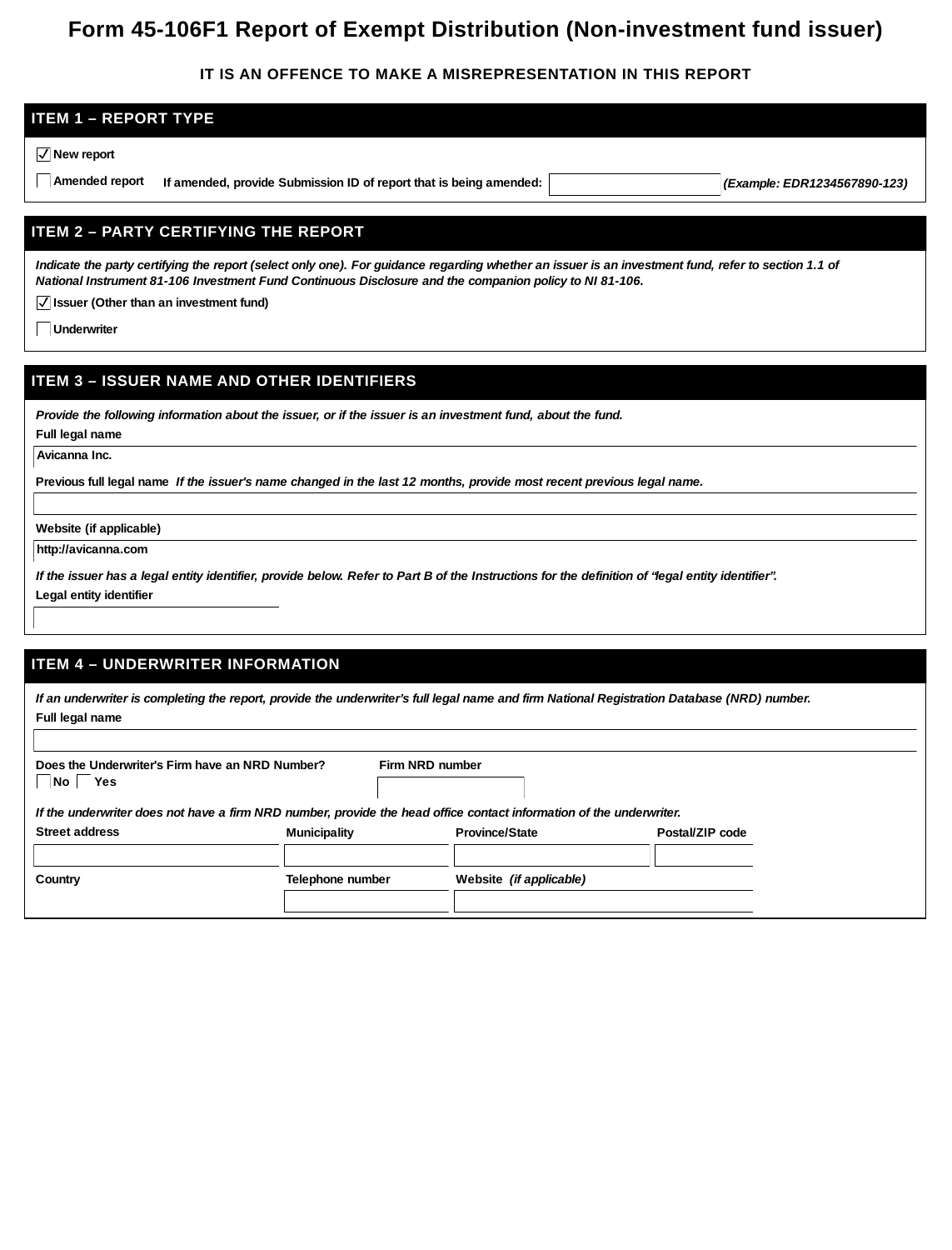| <b>ITEM 5 – ISSUER INFORMATION</b>                                                                                                                                                                                                                                                                               |                                                                                                          |                         |                                                                                                                                                               |  |  |  |
|------------------------------------------------------------------------------------------------------------------------------------------------------------------------------------------------------------------------------------------------------------------------------------------------------------------|----------------------------------------------------------------------------------------------------------|-------------------------|---------------------------------------------------------------------------------------------------------------------------------------------------------------|--|--|--|
| a) Primary industry                                                                                                                                                                                                                                                                                              |                                                                                                          |                         |                                                                                                                                                               |  |  |  |
| Provide the issuer's North American Industry Classification Standard (NAICS) code (6 digits only) that corresponds to the issuer's primary business<br>activity. For more information on finding the NAICS industry code go to Statistics Canada's NAICS industry search tool .<br>NAICS industry code<br>325412 |                                                                                                          |                         |                                                                                                                                                               |  |  |  |
| the mining industry. Select the category that best describes the issuer's stage of operations.<br>Exploration Development Production                                                                                                                                                                             |                                                                                                          |                         | If the issuer is in the mining industry, indicate the stage of operations. This does not apply to issuers that provide services to issuers operating in       |  |  |  |
| Is the issuer's primary business to invest all or substantially all of its assets in any of the following? If yes, select all that apply.<br>Mortgages Real estate Commercial/business debt Consumer debt Private companies $\overline{\sqrt{N}}$ N/A                                                            |                                                                                                          |                         |                                                                                                                                                               |  |  |  |
| b) Number of employees                                                                                                                                                                                                                                                                                           |                                                                                                          |                         |                                                                                                                                                               |  |  |  |
| $\sqrt{50 - 99}$ 100 - 499<br>$\vert\mathcal{J}\vert$ 0 - 49                                                                                                                                                                                                                                                     | 500 or more                                                                                              |                         |                                                                                                                                                               |  |  |  |
| c) SEDAR profile number                                                                                                                                                                                                                                                                                          |                                                                                                          |                         |                                                                                                                                                               |  |  |  |
| Does the issuer have a <b>SEDAR</b> profile ?<br>$\Box$ No $\overline{\vee}$ Yes                                                                                                                                                                                                                                 | If yes, provide SEDAR profile number:<br>00044271                                                        |                         |                                                                                                                                                               |  |  |  |
| d) Head office address                                                                                                                                                                                                                                                                                           |                                                                                                          |                         | If the issuer does not have a SEDAR profile, complete Item $5(d) - (h)$ .                                                                                     |  |  |  |
| Street address                                                                                                                                                                                                                                                                                                   | Municipality                                                                                             | Province/State          | Postal/ZIP code                                                                                                                                               |  |  |  |
|                                                                                                                                                                                                                                                                                                                  |                                                                                                          |                         |                                                                                                                                                               |  |  |  |
| Country                                                                                                                                                                                                                                                                                                          | Telephone number                                                                                         |                         |                                                                                                                                                               |  |  |  |
|                                                                                                                                                                                                                                                                                                                  |                                                                                                          |                         |                                                                                                                                                               |  |  |  |
| e) Date of formation and financial year-end                                                                                                                                                                                                                                                                      |                                                                                                          |                         |                                                                                                                                                               |  |  |  |
| Date of formation                                                                                                                                                                                                                                                                                                | Financial year-end                                                                                       |                         |                                                                                                                                                               |  |  |  |
|                                                                                                                                                                                                                                                                                                                  |                                                                                                          |                         |                                                                                                                                                               |  |  |  |
| f) Reporting issuer status                                                                                                                                                                                                                                                                                       |                                                                                                          |                         |                                                                                                                                                               |  |  |  |
| Is the issuer a reporting issuer in any jurisdiction of Canada?<br>   No   Yes                                                                                                                                                                                                                                   |                                                                                                          |                         |                                                                                                                                                               |  |  |  |
| If yes, select the jurisdictions of Canada in which the issuer is a reporting issuer.<br>  All<br>AB<br> BC<br> MB                                                                                                                                                                                               | NB<br>$\overline{\mathsf{NL}}$<br>$\overline{\mathsf{N}\mathsf{T}}$                                      |                         |                                                                                                                                                               |  |  |  |
| NS<br><b>NU</b><br>ON<br> PE                                                                                                                                                                                                                                                                                     | QC<br>   SK<br> YT                                                                                       |                         |                                                                                                                                                               |  |  |  |
| g) Public listing status                                                                                                                                                                                                                                                                                         |                                                                                                          |                         |                                                                                                                                                               |  |  |  |
|                                                                                                                                                                                                                                                                                                                  |                                                                                                          |                         |                                                                                                                                                               |  |  |  |
| Does the issuer have a CUSIP number?<br>No Yes                                                                                                                                                                                                                                                                   | CUSIP number (provide first 6 digits only)                                                               |                         |                                                                                                                                                               |  |  |  |
| If the issuer is publicly listed, provide the names of all exchanges on which its securities are listed. Include only the names of exchanges for which<br>the issuer has applied for and received a listing, which excludes, for example, automated trading systems.                                             |                                                                                                          |                         |                                                                                                                                                               |  |  |  |
| Not Applicable                                                                                                                                                                                                                                                                                                   | Exchange names:<br>Toronto Stock Exchange<br><b>TSX Venture Exchange</b><br>Canadian Securities Exchange |                         |                                                                                                                                                               |  |  |  |
| Aequitas Neo Exchange<br>Australian Securities Exchange<br>Deutsche Boerse<br>Euronext                                                                                                                                                                                                                           |                                                                                                          |                         |                                                                                                                                                               |  |  |  |
| London Stock Exchange<br>Nasdaq                                                                                                                                                                                                                                                                                  |                                                                                                          | New York Stock Exchange | Shanghai Stock Exchange                                                                                                                                       |  |  |  |
| <b>OTHER</b><br>Shenzhen Stock Exchange<br>Stock Exchange Of Hong Kong     Tokyo Stock Exchange                                                                                                                                                                                                                  |                                                                                                          |                         |                                                                                                                                                               |  |  |  |
| If other, describe:                                                                                                                                                                                                                                                                                              |                                                                                                          |                         |                                                                                                                                                               |  |  |  |
| h) Size of issuer's assets                                                                                                                                                                                                                                                                                       |                                                                                                          |                         |                                                                                                                                                               |  |  |  |
|                                                                                                                                                                                                                                                                                                                  |                                                                                                          |                         | Select the size of the issuer's assets for its most recent financial year-end (Canadian \$). If the issuer has not existed for a full financial year, provide |  |  |  |
| the size of the issuer's assets at the distribution end date.<br>\$0 to under \$5M                                                                                                                                                                                                                               | \$5M to under \$25M                                                                                      | \$25M to under \$100M   |                                                                                                                                                               |  |  |  |
| \$100M to under \$500M                                                                                                                                                                                                                                                                                           | \$500M to under \$1B                                                                                     | \$1B or over            |                                                                                                                                                               |  |  |  |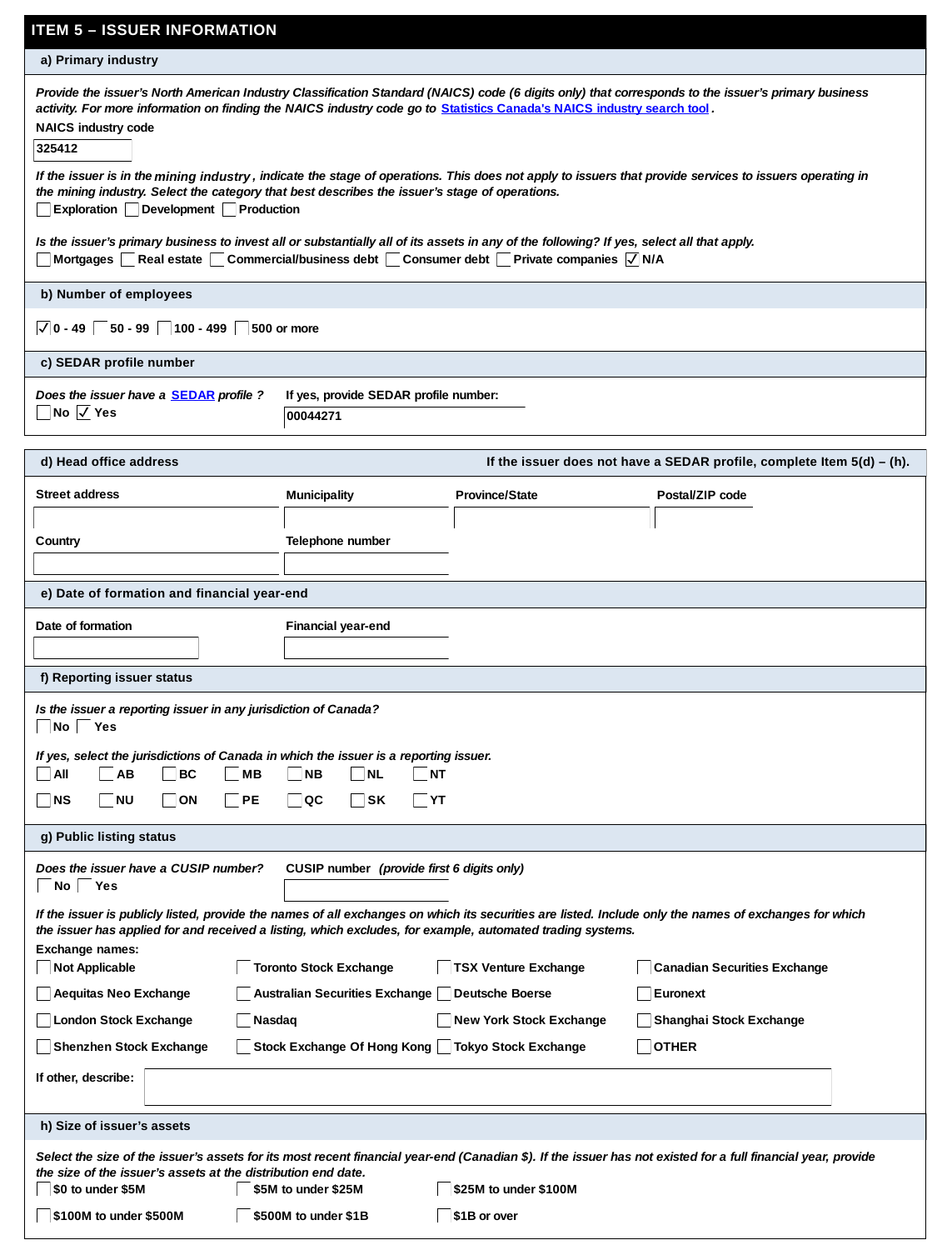### **ITEM 7 – INFORMATION ABOUT THE DISTRIBUTION**

*If an issuer located outside of Canada completes a distribution in a jurisdiction of Canada, include in Item 7 and Schedule 1 information about purchasers resident in that jurisdiction of Canada only. Do not include in Item 7 securities issued as payment of commissions or finder's fees, which should be disclosed in Item 8. The information provided in Item 7 must reconcile with the information provided in Schedule 1 of the report.*

#### **a) Currency**

| Select the currency or currencies in which the distribution was made. All dollar amounts provided in the report must be in Canadian dollars. |  |
|----------------------------------------------------------------------------------------------------------------------------------------------|--|
| √ Canadian dollar US dollar Euro Other (describe):                                                                                           |  |

#### **b) Distribution date(s)**

*State the distribution start and end dates. If the report is being filed for securities distributed on only one distribution date, provide the distribution date as both the start and end dates. If the report is being filed for securities distributed on a continuous basis, include the start and end dates for the distribution period covered by the report.*

**Start Date**

**2018-01-29 2018-01-29**

**c) Detailed purchaser information**

#### *Complete [Schedule 1](http://www.osc.gov.on.ca/documents/en/Securities-Category4/csa_20160407_45-106_schedule-1.xlsx) of this form for each purchaser and attach the schedule to the completed report.*

**Schedule\_1\_Form\_45-106F1\_En.xlsx** *Schedule\_1\_Form\_45-106F1\_En.xlsx - 54 KB*

**End Date**

#### **d) Types of securities distributed**

*Provide the following information for all distributions that take place in a jurisdiction of Canada on a per security basis. Refer to Part A of the Instructions for how to indicate the security code. If providing the CUSIP number, indicate the full 9-digit CUSIP number assigned to the security being distributed.*

|                                                                                                       |                        |                         |                           | Canadian \$   |                |
|-------------------------------------------------------------------------------------------------------|------------------------|-------------------------|---------------------------|---------------|----------------|
| Security<br>code                                                                                      | <b>CUSIP</b><br>number | Number of<br>securities | Single or lowest<br>price | Highest price | Total amount   |
| <b>UBS</b>                                                                                            |                        | 787.800.0000            | 2.0000                    |               | 1.575.600.0000 |
| Description of security: Units. Each Unit consists of 1 common share and 1/2 a share purchase warrant |                        |                         |                           |               |                |

#### **e) Details of rights and convertible/exchangeable securities**

*If any rights (e.g. warrants, options) were distributed, provide the exercise price and expiry date for each right. If any convertible/exchangeable securities were distributed, provide the conversion ratio and describe any other terms for each convertible/exchangeable security.*

#### **Not Applicable**

| Security<br>code                                                                                                                                                                                                                     | Underlying<br>security | Exercise price<br>(Canadian \$) |         | Expiry date<br>(YYYY-MM-DD) | Conversion ratio |
|--------------------------------------------------------------------------------------------------------------------------------------------------------------------------------------------------------------------------------------|------------------------|---------------------------------|---------|-----------------------------|------------------|
|                                                                                                                                                                                                                                      | code                   | Lowest                          | Highest |                             |                  |
| <b>WNT</b>                                                                                                                                                                                                                           | CMS                    | 2.5000                          | 2.5000  |                             | 1:1              |
| Describe other terms: WNT expire the earlier of (i) 2019-07-29 and (ii) 3 months after the date that the Corporation completes an initial public offering<br>and listing on a recognized stock exchange in Canada<br>(if applicable) |                        |                                 |         |                             |                  |

#### **f) Summary of the distribution by jurisdiction and exemption**

*State the total dollar amount of securities distributed and the number of purchasers for each jurisdiction of Canada and foreign jurisdiction where a purchaser resides and for each exemption relied on in Canada for that distribution. However, if an issuer located outside of Canada completes a distribution in a jurisdiction of Canada, include distributions to purchasers resident in that jurisdiction of Canada only.*

*This table requires a separate line item for (i) each jurisdiction where a purchaser resides (ii) each exemption relied on in the jurisdiction where a purchaser resides, if a purchaser resides in a jurisdiction of Canada, and (iii) each exemption relied on in Canada, if a purchaser resides in a foreign jurisdiction. For jurisdictions within of Canada, state the province or territory, otherwise state country.*

| Province or<br>country  | Exemption relied on                                     | Number of<br>purchasers | Total amount<br>(Canadian \$) |  |  |  |
|-------------------------|---------------------------------------------------------|-------------------------|-------------------------------|--|--|--|
| Ontario                 | NI 45-106 2.3 [Accredited investor]                     | 32                      | 1,099,000.0000                |  |  |  |
| Ontario                 | NI 45-106 2.5 [Family, friends and business associates] | 28                      | 429.100.0000                  |  |  |  |
| Alberta                 | NI 45-106 2.3 [Accredited investor]                     |                         | 25.000.0000                   |  |  |  |
| <b>British Columbia</b> | NI 45-106 2.5 [Family, friends and business associates] |                         | 22.500.0000                   |  |  |  |
|                         | 1,575,600.0000                                          |                         |                               |  |  |  |
|                         | Total number of unique purchasers <sup>2</sup><br>63    |                         |                               |  |  |  |

<sup>2</sup> In calculating the total number of unique purchasers to which the issuer distributed securities, count each purchaser only once, regardless of whether *the issuer distributed multiple types of securities to, and relied on multiple exemptions for, that purchaser.*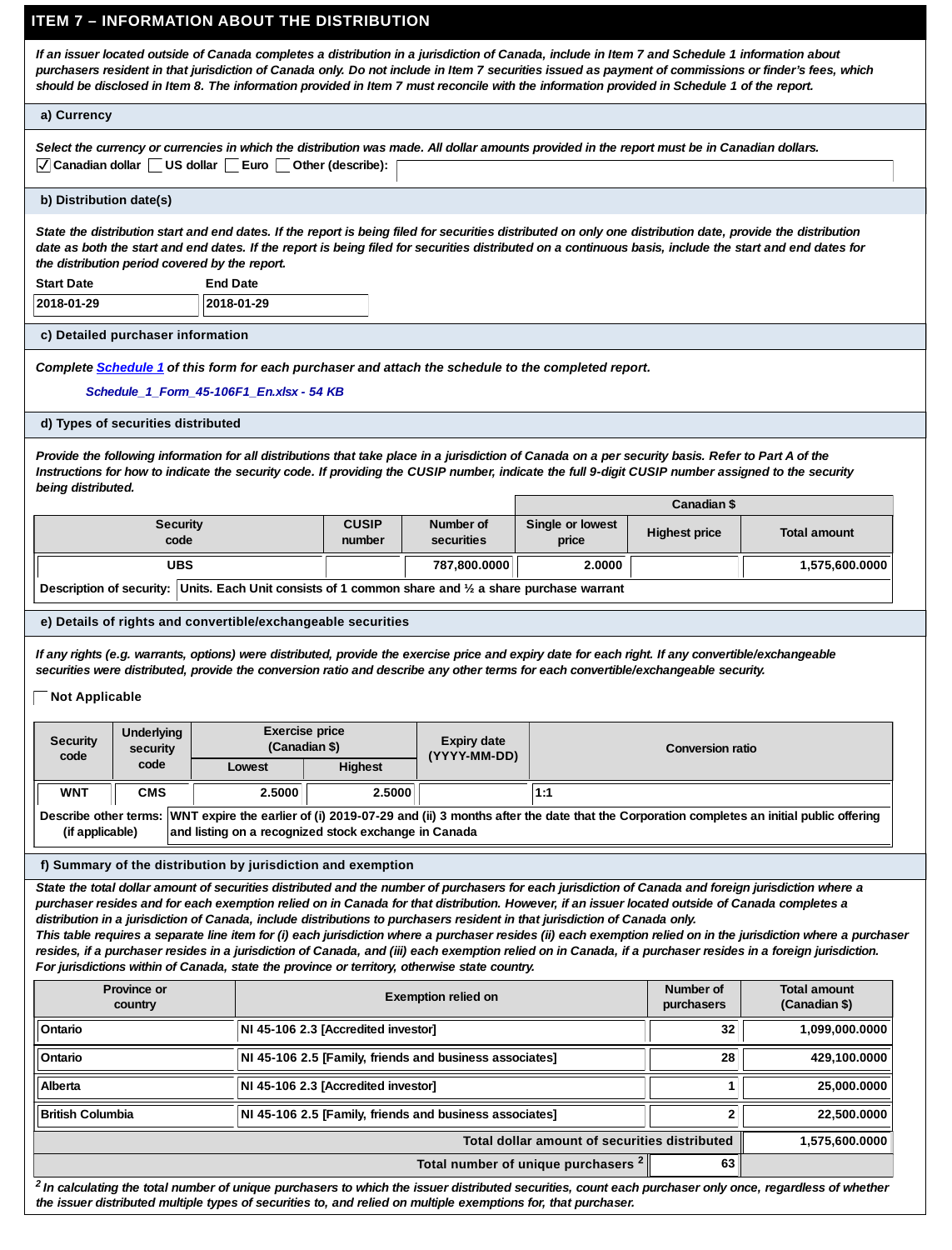### **ITEM 7 – INFORMATION ABOUT THE DISTRIBUTION**

**h) Offering materials - This section applies only in Saskatchewan, Ontario, Québec, New Brunswick and Nova Scotia.**

*If a distribution has occurred in Saskatchewan, Ontario, Québec, New Brunswick or Nova Scotia, complete the table below by listing the offering materials that are required under the prospectus exemption relied on to be filed with or delivered to the securities regulatory authority or regulator in those jurisdictions.*

*In Ontario, if the offering materials listed in the table are required to be filed with or delivered to the Ontario Securities Commission (OSC), attach an electronic version of the offering materials that have not been previously filed with or delivered to the OSC.*

### **Not Applicable**

|    | Description                         | Date of<br>document or<br>other material | Previously<br>filed with or<br>delivered to<br>regulator? | Previously filed<br>Submission ID | Filename                        |
|----|-------------------------------------|------------------------------------------|-----------------------------------------------------------|-----------------------------------|---------------------------------|
| 1. | Other offering materials (describe) | 2017-11-13                               | $Y$ $\overline{\vee}$ N                                   |                                   | Avicanna Deck 2017 11 13 Invest |
|    | <b>Investor Presentation</b>        |                                          |                                                           |                                   |                                 |
| 2. | Other offering materials (describe) | 2017-11-15                               | $Y$ $\sqrt{N}$                                            |                                   | Avicanna Deck 2017 11 15 Invest |
|    | <b>Investor Presentation</b>        |                                          |                                                           |                                   |                                 |
| 3. | Other offering materials (describe) | 2017-11-17                               | $\Box$ Y $\Box$ N                                         |                                   | Avicanna Deck 2017 11 17 Invest |
|    | <b>Investor Presentation</b>        |                                          |                                                           |                                   |                                 |
| 4. | Other offering materials (describe) | 2017-11-20                               | $Y$ $\overline{\vee}$ N                                   |                                   | Avicanna Deck 2017 20Nov Invest |
|    | <b>Investor Presentation</b>        |                                          |                                                           |                                   |                                 |
| 5. | Other offering materials (describe) | 2017-12-28                               | $Y\sqrt{N}$                                               |                                   | Avicanna Deck 2017 12 28 Invest |
|    | <b>Investor Presentation</b>        |                                          |                                                           |                                   |                                 |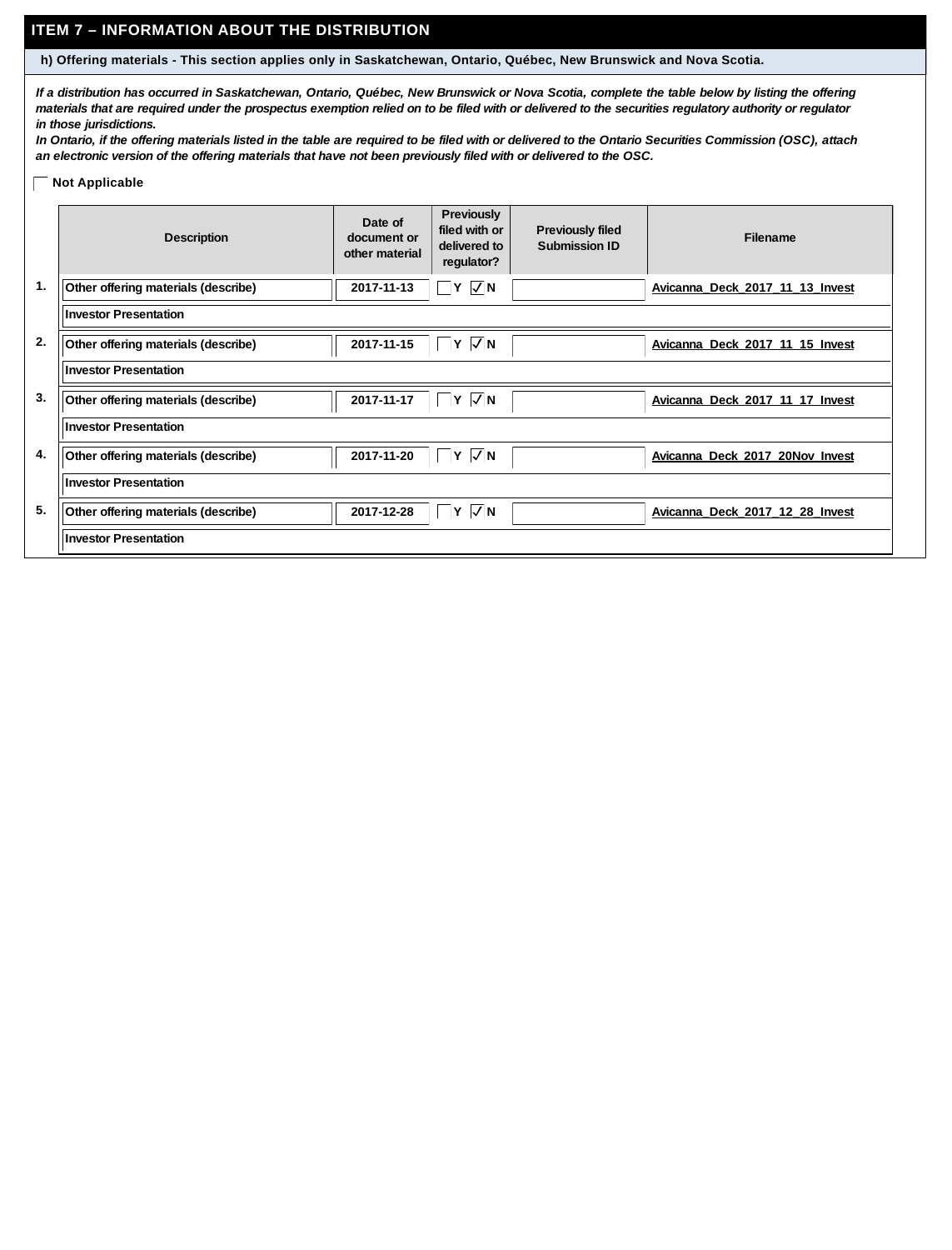### **ITEM 8 – COMPENSATION INFORMATION**

**Provide information for each person (as defined in NI 45-106) to whom the issuer directly provides, or will provide, any compensation in** connection with the distribution. Complete additional copies of this page if more than one person was, or will be, compensated.

*Indicate whether any compensation was paid, or will be paid, in connection with the distribution.* **No Yes**

### **PERSON 1**

*4*

| ENJUN I                                                                                                                                                                                                                                                                                                                                                                                                                                                                                                                                                                                                          |                                                                                                                                                                                                                                                                                                                                                                                                                                                                                                                                                          |                                                     |                |                       |                 |  |  |
|------------------------------------------------------------------------------------------------------------------------------------------------------------------------------------------------------------------------------------------------------------------------------------------------------------------------------------------------------------------------------------------------------------------------------------------------------------------------------------------------------------------------------------------------------------------------------------------------------------------|----------------------------------------------------------------------------------------------------------------------------------------------------------------------------------------------------------------------------------------------------------------------------------------------------------------------------------------------------------------------------------------------------------------------------------------------------------------------------------------------------------------------------------------------------------|-----------------------------------------------------|----------------|-----------------------|-----------------|--|--|
| a) Name of person compensated and registration status                                                                                                                                                                                                                                                                                                                                                                                                                                                                                                                                                            |                                                                                                                                                                                                                                                                                                                                                                                                                                                                                                                                                          |                                                     |                |                       |                 |  |  |
| Indicate whether the person compensated is a registrant.<br>No Yes                                                                                                                                                                                                                                                                                                                                                                                                                                                                                                                                               |                                                                                                                                                                                                                                                                                                                                                                                                                                                                                                                                                          |                                                     |                |                       |                 |  |  |
| If the person compensated is an individual, provide the full legal name of the individual.                                                                                                                                                                                                                                                                                                                                                                                                                                                                                                                       |                                                                                                                                                                                                                                                                                                                                                                                                                                                                                                                                                          |                                                     |                |                       |                 |  |  |
| Family name                                                                                                                                                                                                                                                                                                                                                                                                                                                                                                                                                                                                      |                                                                                                                                                                                                                                                                                                                                                                                                                                                                                                                                                          | First given name                                    |                | Secondary given names |                 |  |  |
|                                                                                                                                                                                                                                                                                                                                                                                                                                                                                                                                                                                                                  |                                                                                                                                                                                                                                                                                                                                                                                                                                                                                                                                                          |                                                     |                |                       |                 |  |  |
| If the person compensated is not an individual, provide the following information.                                                                                                                                                                                                                                                                                                                                                                                                                                                                                                                               |                                                                                                                                                                                                                                                                                                                                                                                                                                                                                                                                                          |                                                     |                |                       |                 |  |  |
|                                                                                                                                                                                                                                                                                                                                                                                                                                                                                                                                                                                                                  | Full legal name of non-individual<br>Firm NRD number <i>(if applicable)</i>                                                                                                                                                                                                                                                                                                                                                                                                                                                                              |                                                     |                |                       |                 |  |  |
|                                                                                                                                                                                                                                                                                                                                                                                                                                                                                                                                                                                                                  |                                                                                                                                                                                                                                                                                                                                                                                                                                                                                                                                                          |                                                     |                |                       |                 |  |  |
| Indicate whether the person compensated facilitated the distribution through a funding portal or an internet-based portal.                                                                                                                                                                                                                                                                                                                                                                                                                                                                                       |                                                                                                                                                                                                                                                                                                                                                                                                                                                                                                                                                          |                                                     |                |                       |                 |  |  |
| No<br>∣Yes                                                                                                                                                                                                                                                                                                                                                                                                                                                                                                                                                                                                       |                                                                                                                                                                                                                                                                                                                                                                                                                                                                                                                                                          |                                                     |                |                       |                 |  |  |
|                                                                                                                                                                                                                                                                                                                                                                                                                                                                                                                                                                                                                  |                                                                                                                                                                                                                                                                                                                                                                                                                                                                                                                                                          |                                                     |                |                       |                 |  |  |
| b) Business contact information                                                                                                                                                                                                                                                                                                                                                                                                                                                                                                                                                                                  |                                                                                                                                                                                                                                                                                                                                                                                                                                                                                                                                                          |                                                     |                |                       |                 |  |  |
| If a firm NRD number is not provided in Item 8(a), provide the business contact information of the person being compensated.                                                                                                                                                                                                                                                                                                                                                                                                                                                                                     |                                                                                                                                                                                                                                                                                                                                                                                                                                                                                                                                                          |                                                     |                |                       |                 |  |  |
| Street address                                                                                                                                                                                                                                                                                                                                                                                                                                                                                                                                                                                                   | Municipality                                                                                                                                                                                                                                                                                                                                                                                                                                                                                                                                             |                                                     | Province/State |                       | Postal/ZIP code |  |  |
|                                                                                                                                                                                                                                                                                                                                                                                                                                                                                                                                                                                                                  |                                                                                                                                                                                                                                                                                                                                                                                                                                                                                                                                                          |                                                     |                |                       |                 |  |  |
| Country                                                                                                                                                                                                                                                                                                                                                                                                                                                                                                                                                                                                          |                                                                                                                                                                                                                                                                                                                                                                                                                                                                                                                                                          | Telephone number                                    | Email address  |                       |                 |  |  |
|                                                                                                                                                                                                                                                                                                                                                                                                                                                                                                                                                                                                                  |                                                                                                                                                                                                                                                                                                                                                                                                                                                                                                                                                          |                                                     |                |                       |                 |  |  |
| c) Relationship to issuer or investment fund manager                                                                                                                                                                                                                                                                                                                                                                                                                                                                                                                                                             |                                                                                                                                                                                                                                                                                                                                                                                                                                                                                                                                                          |                                                     |                |                       |                 |  |  |
|                                                                                                                                                                                                                                                                                                                                                                                                                                                                                                                                                                                                                  | Indicate the person's relationship with the issuer or investment fund manager (select all that apply). Refer to the meaning of "connected" in<br>Part B(2) of the Instructions and the meaning of "control" in section 1.4 of NI 45-106 for the purposes of completing this section.<br>Connected with the issuer or investment fund manager<br>Employee of the issuer or investment fund manager<br>None of the above<br>Insider of the issuer (other than an investment fund)<br>Director or officer of the investment fund or investment fund manager |                                                     |                |                       |                 |  |  |
| d) Compensation details                                                                                                                                                                                                                                                                                                                                                                                                                                                                                                                                                                                          |                                                                                                                                                                                                                                                                                                                                                                                                                                                                                                                                                          |                                                     |                |                       |                 |  |  |
| Provide details of all compensation paid, or to be paid, to the person identified in Item 8(a) in connection with the distribution. Provide all amounts<br>in Canadian dollars. Include cash commissions, securities-based compensation, gifts, discounts or other compensation. Do not report payments<br>for services incidental to the distribution, such as clerical, printing, legal or accounting services. An issuer is not required to ask for details<br>about, or report on, internal allocation arrangements with the directors, officers or employees of a non-individual compensated by the issuer. |                                                                                                                                                                                                                                                                                                                                                                                                                                                                                                                                                          |                                                     |                |                       |                 |  |  |
| Cash commissions paid                                                                                                                                                                                                                                                                                                                                                                                                                                                                                                                                                                                            |                                                                                                                                                                                                                                                                                                                                                                                                                                                                                                                                                          |                                                     |                |                       |                 |  |  |
| Value of all securities                                                                                                                                                                                                                                                                                                                                                                                                                                                                                                                                                                                          |                                                                                                                                                                                                                                                                                                                                                                                                                                                                                                                                                          | Security code1                                      |                | Security code2        | Security code3  |  |  |
| distributed as                                                                                                                                                                                                                                                                                                                                                                                                                                                                                                                                                                                                   |                                                                                                                                                                                                                                                                                                                                                                                                                                                                                                                                                          | Describe terms of warrants, options or other rights |                |                       |                 |  |  |
| compensation <sup>4</sup>                                                                                                                                                                                                                                                                                                                                                                                                                                                                                                                                                                                        |                                                                                                                                                                                                                                                                                                                                                                                                                                                                                                                                                          |                                                     |                |                       |                 |  |  |
| Other compensation <sup>5</sup>                                                                                                                                                                                                                                                                                                                                                                                                                                                                                                                                                                                  |                                                                                                                                                                                                                                                                                                                                                                                                                                                                                                                                                          | Describe                                            |                |                       |                 |  |  |
|                                                                                                                                                                                                                                                                                                                                                                                                                                                                                                                                                                                                                  |                                                                                                                                                                                                                                                                                                                                                                                                                                                                                                                                                          |                                                     |                |                       |                 |  |  |
| <b>Total compensation Paid</b>                                                                                                                                                                                                                                                                                                                                                                                                                                                                                                                                                                                   | 0.0000                                                                                                                                                                                                                                                                                                                                                                                                                                                                                                                                                   |                                                     |                |                       |                 |  |  |
| Check box if the person will or may receive any deferred compensation (describe the terms below)                                                                                                                                                                                                                                                                                                                                                                                                                                                                                                                 |                                                                                                                                                                                                                                                                                                                                                                                                                                                                                                                                                          |                                                     |                |                       |                 |  |  |
|                                                                                                                                                                                                                                                                                                                                                                                                                                                                                                                                                                                                                  |                                                                                                                                                                                                                                                                                                                                                                                                                                                                                                                                                          |                                                     |                |                       |                 |  |  |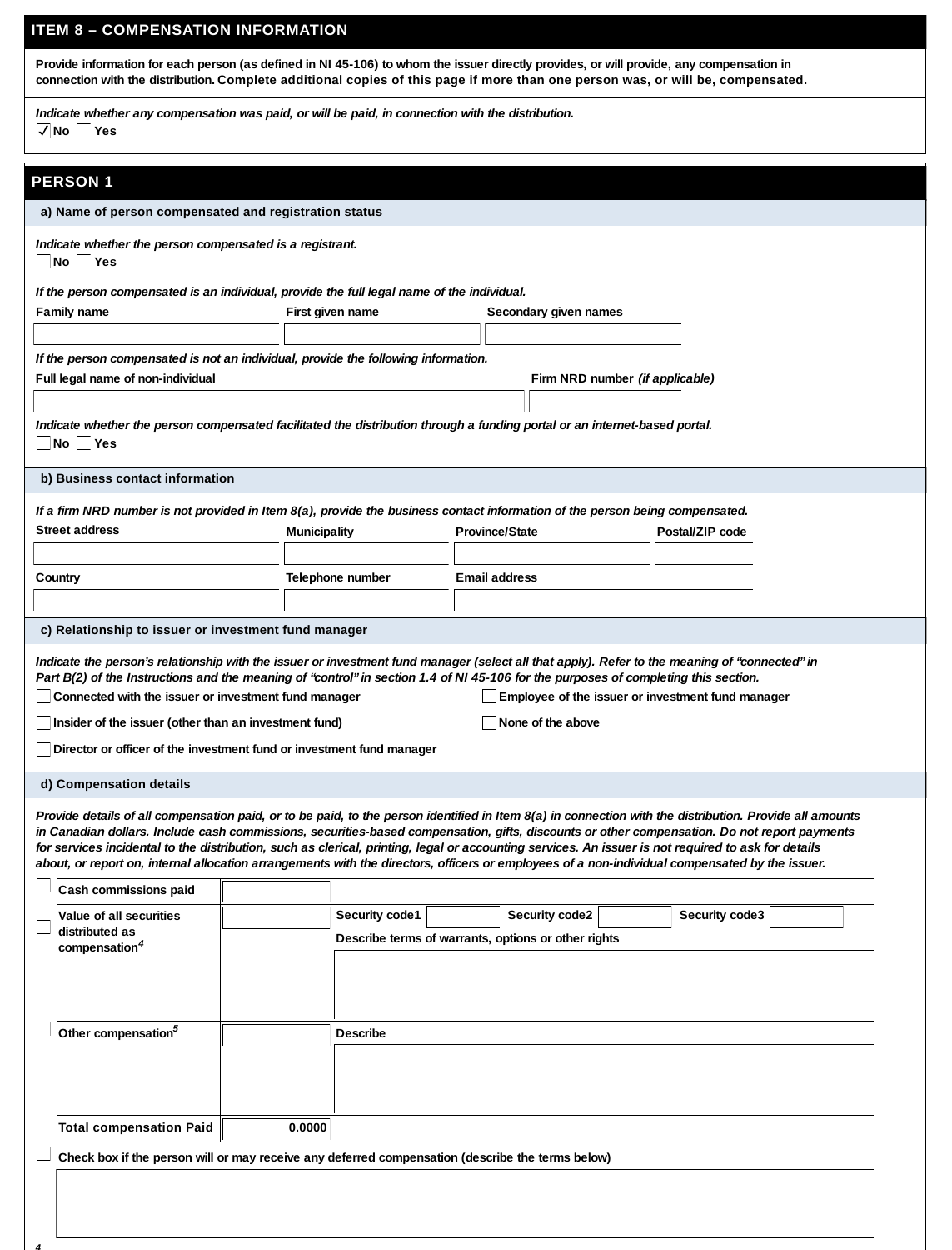*Provide the aggregate value of all securities distributed as compensation, excluding options, warrants or other rights exercisable to acquire additional 4 securities of the issuer. Indicate the security codes for all securities distributed as compensation, including options, warrants or other rights exercisable to acquire additional securities of the issuer.*

 *Do not include deferred compensation. <sup>5</sup>*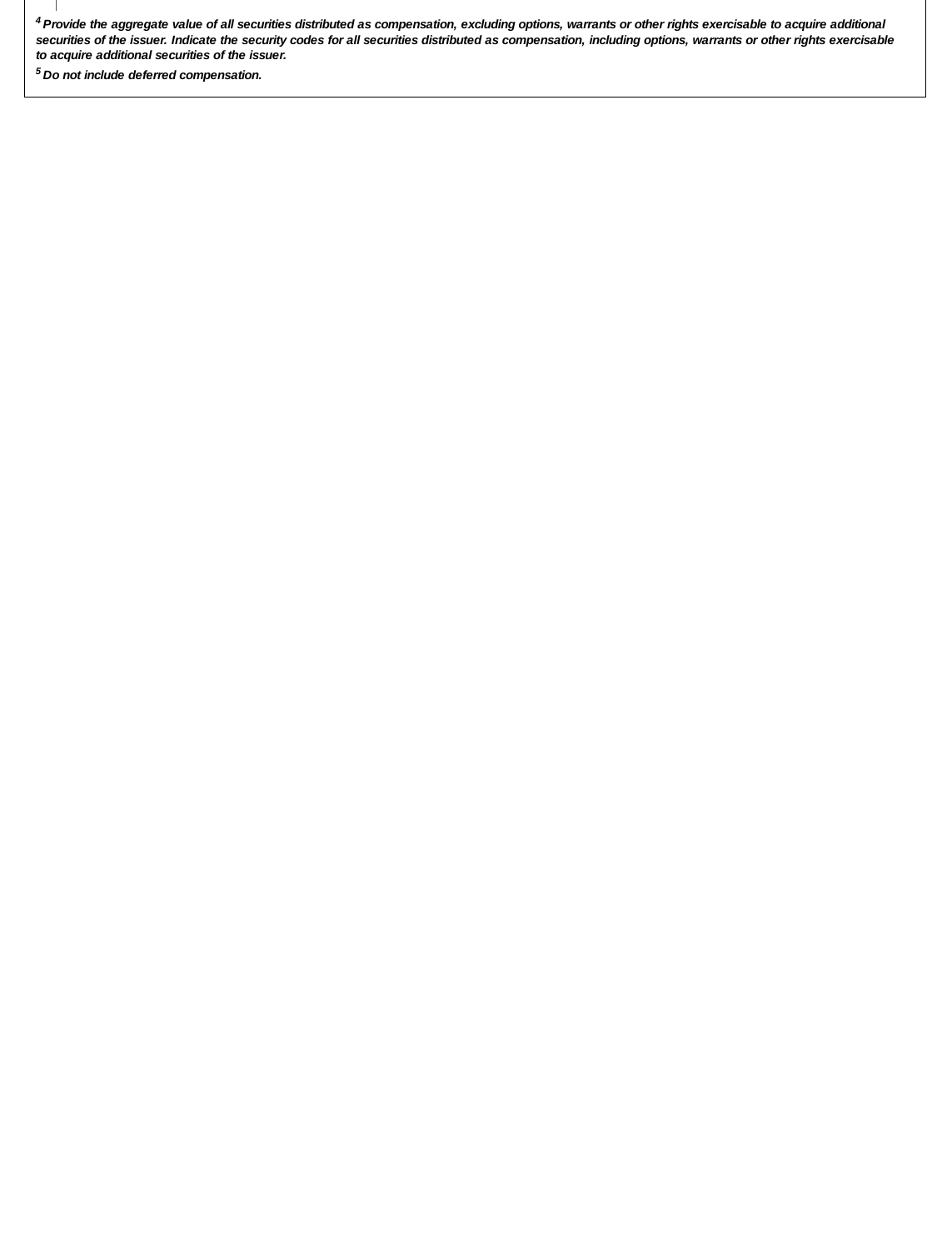### **ITEM 9 – DIRECTORS, EXECUTIVE OFFICERS AND PROMOTERS OF THE ISSUER**

*Indicate whether the issuer is any of the following (select all that apply).*

**Reporting issuer in any jurisdiction of Canada**

**Foreign public issuer**

**Wholly owned subsidiary of a reporting issuer in any jurisdiction of Canada** *6*

**Provide name of reporting issuer**

**Wholly owned subsidiary of a foreign public issuer** *6*

**Provide name of foreign public issuer**

**Issuer distributing eligible foreign securities only to permitted clients** *7*

**If the issuer is at least one of the above, do not complete Item 9(a) – (c). Proceed to Item 10.**

 $^6$  An issuer is a wholly owned subsidiary of a reporting issuer or a foreign public issuer if all of the issuer's outstanding voting securities, other than *securities that are required by law to be owned by its directors, are beneficially owned by the reporting issuer or the foreign public issuer, respectively. Check this box if it applies to the current distribution even if the issuer made previous distributions of other types of securities to non-permitted 7 clients. Refer to the definitions of "eligible foreign security" and "permitted client" in Part B(1) of the Instructions.*

**If the issuer is none of the above, check this box and complete Item**  $9(a) - (c)$ **.** 

**a) Directors, executive officers and promoters of the issuer**

*Provide the following information for each director, executive officer and promoter of the issuer. For locations within Canada, state the province or territory, otherwise state the country. For "Relationship to issuer", "D" – Director, "O" – Executive Officer, "P" – Promoter.*

| Individual?               | Organization or company name | Family name<br>First given name<br>Secondary given name | <b>Business location of</b><br>non-individual or residential<br>jurisdiction of individual | Relationship to<br>issuer<br>(select all that<br>apply) |
|---------------------------|------------------------------|---------------------------------------------------------|--------------------------------------------------------------------------------------------|---------------------------------------------------------|
| $\overline{M}$ Y $\Box$ N |                              | Axadian                                                 | Ontario                                                                                    | $\nabla$ D $\nabla$ O $\nabla$ P                        |
|                           |                              | Aras                                                    |                                                                                            |                                                         |
|                           |                              |                                                         |                                                                                            |                                                         |
| $\sqrt{Y}$ $\sqrt{N}$     |                              | Moghani                                                 | Ontario                                                                                    | $\Box$ D $\Box$ O $\Box$ P                              |
|                           |                              | Arash                                                   |                                                                                            |                                                         |
|                           |                              |                                                         |                                                                                            |                                                         |
| $\overline{V}$ Y $\Box$ N |                              | Purohit                                                 | Ontario                                                                                    | $\nabla$ D $\nabla$ O $\nabla$ P                        |
|                           |                              | Setu                                                    |                                                                                            |                                                         |
|                           |                              |                                                         |                                                                                            |                                                         |
| $\sqrt{Y}$ N              |                              | Sohi                                                    | Ontario                                                                                    | $\Box$ D $\Box$ O $\Box$ P                              |
|                           |                              | David                                                   |                                                                                            |                                                         |
|                           |                              |                                                         |                                                                                            |                                                         |
| $\overline{V}$ Y $\Box$ N |                              | Langstaff                                               | Ontario                                                                                    | $\Box$ D $\Box$ O $\Box$ P                              |
|                           |                              | Kyle                                                    |                                                                                            |                                                         |
|                           |                              |                                                         |                                                                                            |                                                         |
| $\overline{V}$ Y $\Box$ N |                              | Babaei                                                  | Ontario                                                                                    | $\nabla$ D $\Box$ O $\nabla$ P                          |
|                           |                              | Saied                                                   |                                                                                            |                                                         |
|                           |                              |                                                         |                                                                                            |                                                         |
| $\overline{V}$ Y $\Box$ N |                              | Panchal                                                 | Quebec                                                                                     | $\nabla$ D $\Box$ O $\nabla$ P                          |
|                           |                              | Chandra                                                 |                                                                                            |                                                         |
|                           |                              |                                                         |                                                                                            |                                                         |
| $\overline{V}$ Y $\Box$ N |                              | Purohit                                                 | Ontario                                                                                    | $\nabla D$ $\nabla C$ $\nabla P$                        |
|                           |                              | Nimish                                                  |                                                                                            |                                                         |
|                           |                              |                                                         |                                                                                            |                                                         |
| $\overline{V}$ Y $\Box$ N |                              | Nosiglia                                                | Argentina                                                                                  | $\Box$ D $\Box$ O $\Box$ P                              |
|                           |                              | Lucas                                                   |                                                                                            |                                                         |
|                           |                              |                                                         |                                                                                            |                                                         |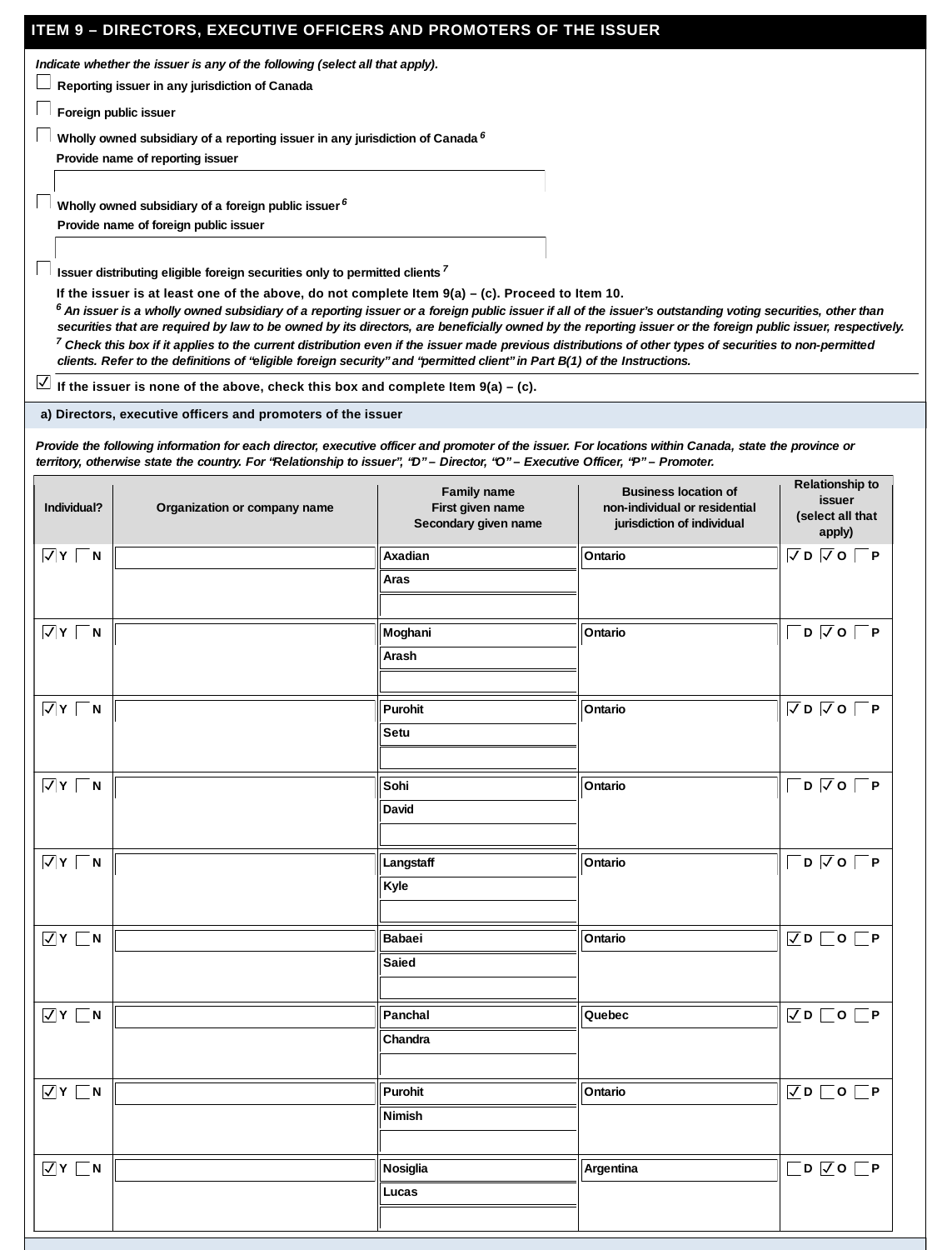| b) Promoter information                                                                                                                                                                                                                                                                                              |                                                         |                                           |                                                                                                        |  |  |
|----------------------------------------------------------------------------------------------------------------------------------------------------------------------------------------------------------------------------------------------------------------------------------------------------------------------|---------------------------------------------------------|-------------------------------------------|--------------------------------------------------------------------------------------------------------|--|--|
| If the promoter listed above is not an individual, provide the following information for each director and executive officer of the promoter. For locations<br>within Canada, state the province or territory, otherwise state the country. For "Relationship to promoter", "D" – Director, "O" – Executive Officer. |                                                         |                                           |                                                                                                        |  |  |
| Organization or company name                                                                                                                                                                                                                                                                                         | Family name<br>First given name<br>Secondary given name | Residential jurisdiction<br>of individual | Relationship to<br>promoter<br>(select one or both<br>if applicable)<br>$\overline{\phantom{0}}$<br> D |  |  |
| c) Residential address of each individual                                                                                                                                                                                                                                                                            |                                                         |                                           |                                                                                                        |  |  |
|                                                                                                                                                                                                                                                                                                                      |                                                         |                                           |                                                                                                        |  |  |
| Complete Schedule 2 of this form providing the full residential address for each individual listed in Item 9(a) and (b) and<br>attach to the completed report. Schedule 2 also requires information to be provided about control persons.<br>Schedule 2 Form 45-106F1 En.xlsx - 38 KB                                |                                                         |                                           |                                                                                                        |  |  |